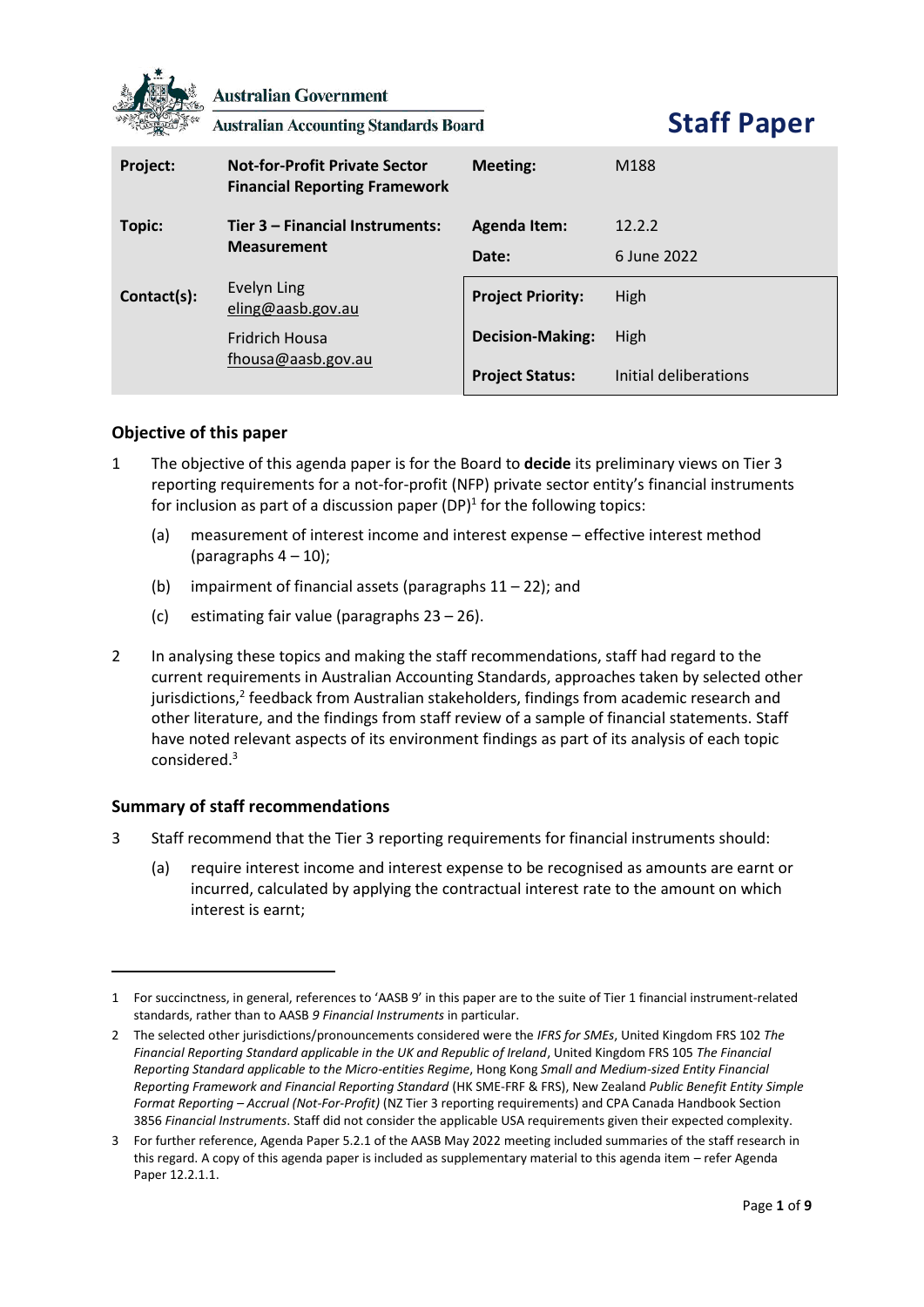- (b) require for a financial instrument not measured at fair value, any initial premium or discount to be amortised on a straight-line basis over the life of the instrument (unless another systematic basis or shorter period is more reflective of the period to which the premiums or discounts relate);
- (c) for both debt and equity instruments, require an impairment loss to be recognised when it is probable that the amount invested will not be collectible (whether in part, or in full), measured at the anticipated uncollectible amount; and
- (d) adopt the same fair value definition as in AASB 13 but develop a simpler expression of the fair value hierarchy that mirrors AASB 13 principles; and be informed by the IASB's expected fair value measurement amendments to the *IFRS for SMEs* as to the basis and extent of guidance to be included as part of a Tier 3 Standard.

# **Measurement of interest income and interest expense (Proposed simplification 5)**

## *Current requirements and staff research/outreach findings*

- <span id="page-1-0"></span>4 AASB 9 defines the effective interest rate as the rate that exactly discounts estimated future cash payments or receipts through the expected life of the financial asset or financial liability to the gross carrying amount of a financial asset or to the amortised cost of a financial liability. It may differ from the contractual interest rate as it takes into consideration any fees that are an integral part of the effective interest rate (e.g. origination fees), points paid or received, transaction costs<sup>4</sup> and other premiums or discounts on acquisition of the financial instrument.
- 5 AASB 9 requires interest to be recognised and measured using the effective interest method. The effective interest method requires interest to be calculated by:
	- (a) applying the effective interest rate to the gross carrying amount of a financial asset;
	- (b) applying the effective interest rate to the amortised cost of a credit-impaired financial asset; or
	- (c) applying the credit-adjusted effective interest rate to the amortised cost of a purchased or originated credit-impaired financial assets.
- 6 Staff note the following:
	- (a) some jurisdictions require use of the effective interest method to calculate interest (*IFRS for SMEs*, UK FRS 102) while others do not (e.g. Hong Kong, NZ, UK FRS 105);
	- (b) a feedback theme from AASB ITC 47 *Request for Comment on IASB Request for Information on Post-implementation Review of IFRS 9 Financial Instruments – Classification and Measurement* was that in straightforward cases, amortised cost and the effective interest rate method are easy to apply and provide users with useful information. However, staff also received (limited) feedback from NFP Project Advisory Panel members that understanding and applying the effective interest method can be challenging for some smaller NFP private sector preparers.

## *Proposed simplifications and staff analysis<sup>5</sup>*

7 Table 1 in Agenda Paper 12.2.1 noted that staff consider simplification of the measurement of interest income and interest expense to be necessary having regard to the complexity of understanding and applying the effective interest method. As a simplification of explanation

<sup>4</sup> At its May 2022 meeting, the Board decided to require transaction costs to be expensed as incurred. Consequently, for Tier 3 purposes, such costs would not form part of the effective interest rate.

<sup>5</sup> Staff have updated its analysis following the AASB May 2022 meeting.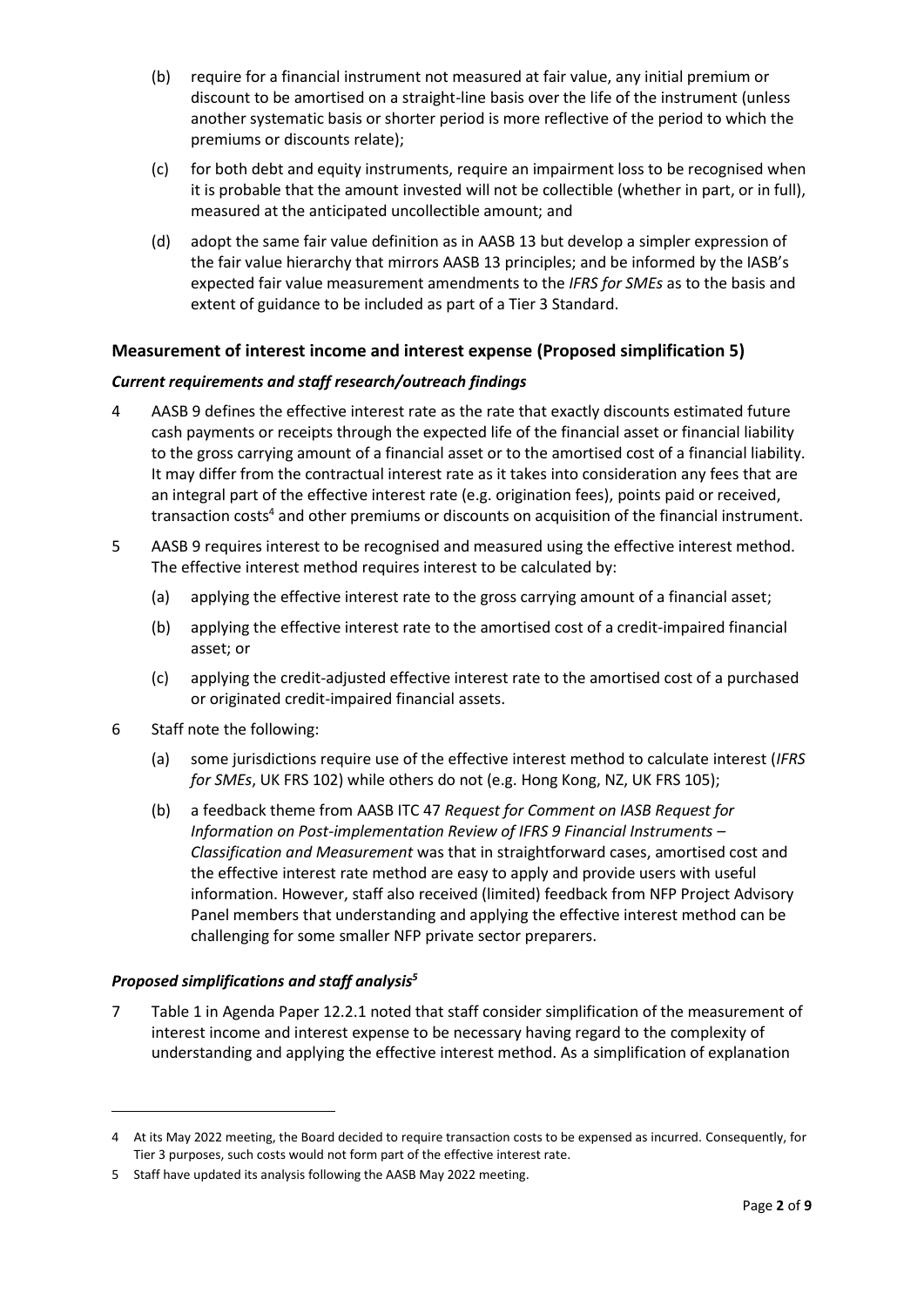and interpretation, rather than requiring interest to be calculated using the effective interest method, staff propose that the Tier 3 reporting requirements should:

- (a) require interest income and interest expense to be recognised as amounts are earnt or incurred, calculated by applying the contractual interest rate to the amount on which interest is earnt; and
- (b) for a financial instrument not measured at fair value, separately require the amortisation of any initial premium or discount on a straight-line basis over the life of the instrument (unless another systematic basis or shorter period is more reflective of the period to which the premiums or discounts relate).

Staff consider these simplifications to be consistent with the Tier 3 principles agreed by the Board at its August 2021 meeting.

8 In accordance with the Board's agreed approach to simplification as set out in the flowchart included in Appendix A to Agenda Paper 12.1, staff analysed reasons for the proposed accounting versus the effective interest method:

| Arguments in support of the proposed interest<br>measurement simplification                                                                                                                                                                                                                                                                                                                                                                                                                                                                                                                                                                                                                                                                                                                                                                                                                                                                                                                                                                                                                                                                                                                                                                                                                                                                                                                                                            | Arguments in support of requiring interest be<br>measured using the effective interest method,<br>per AASB 9                                                                                                                                                                                                                                                                                                                                                                                                                                                                                                                                                                                                                                                                                                                                                                                                                                                                                                          |
|----------------------------------------------------------------------------------------------------------------------------------------------------------------------------------------------------------------------------------------------------------------------------------------------------------------------------------------------------------------------------------------------------------------------------------------------------------------------------------------------------------------------------------------------------------------------------------------------------------------------------------------------------------------------------------------------------------------------------------------------------------------------------------------------------------------------------------------------------------------------------------------------------------------------------------------------------------------------------------------------------------------------------------------------------------------------------------------------------------------------------------------------------------------------------------------------------------------------------------------------------------------------------------------------------------------------------------------------------------------------------------------------------------------------------------------|-----------------------------------------------------------------------------------------------------------------------------------------------------------------------------------------------------------------------------------------------------------------------------------------------------------------------------------------------------------------------------------------------------------------------------------------------------------------------------------------------------------------------------------------------------------------------------------------------------------------------------------------------------------------------------------------------------------------------------------------------------------------------------------------------------------------------------------------------------------------------------------------------------------------------------------------------------------------------------------------------------------------------|
| consistent with the Board decision at its<br>May 2022 meeting for some financial assets<br>and financial liabilities to be subsequently<br>measured at cost, and for transaction costs<br>related to the acquisition or assumption of<br>the financial instrument to be expensed as<br>incurred<br>accounting is simple to understand and apply<br>٠<br>as interest measurement matches the<br>contractual interest rate<br>consistent with the Tier 3 requirement to<br>measure lease payments and lease income<br>on a straight-line basis over the lease term,<br>unless another systematic basis is more<br>representative of the time pattern of the<br>user's benefit<br>for a smaller entity that may not typically<br>hold financial instruments that incurred fees,<br>premiums or discounts, the benefits of more<br>faithfully representative interest income/<br>interest expense do not appear to justify the<br>costs involved in identifying fees and<br>premiums/discounts that are an integral part<br>of the effective interest rate, calculating an<br>effective interest rate, and monitoring<br>changes in the effective interest rate over<br>the life of the financial instrument<br>application of the effective interest method<br>٠<br>to impaired financial assets is unnecessarily<br>complex for smaller entities, who may not<br>commonly have financial instruments<br>impacted by such AASB 9 criteria | maintains consistency with Tier 1<br>$\bullet$<br>measurement<br>acknowledges and more faithfully represents<br>$\bullet$<br>the true "interest" implicit in the terms of<br>the financial instrument<br>smaller NFP private sector entities might not<br>$\bullet$<br>commonly access financial instruments that<br>have a premium or discount on issue, or<br>incur origination and other fees.<br>Consequently, similar to how requiring a<br>financial asset or financial liability to be<br>initially measured at its transaction price<br>rather than fair value may be an unnecessary<br>simplification, the simplification may<br>likewise be 'unnecessary' because the<br>effective interest rate is the same as the<br>contractual interest rate. Guidance could be<br>developed to provide clarity for preparers in<br>this regard<br>the proposed simplification justifies what<br>$\bullet$<br>staff think is the current practice, rather than<br>improving accounting practices by smaller<br>entities |

#### **Table 1: Arguments for and against the proposed interest measurement simplification**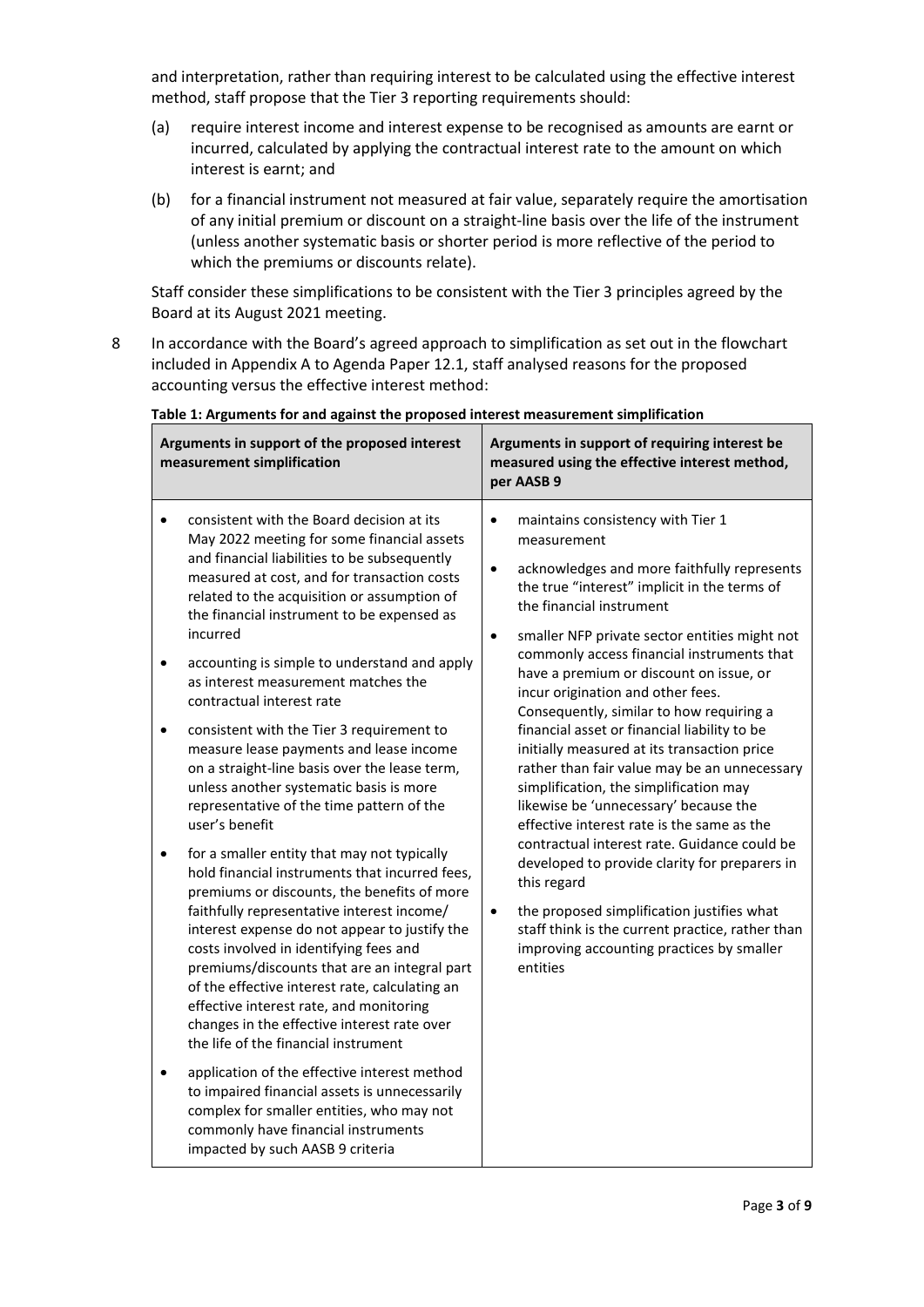| Arguments in support of the proposed interest<br>measurement simplification                                                                                                                                        | Arguments in support of requiring interest be<br>measured using the effective interest method,<br>per AASB 9 |
|--------------------------------------------------------------------------------------------------------------------------------------------------------------------------------------------------------------------|--------------------------------------------------------------------------------------------------------------|
| recognising interest based on the contractual<br>rate and when it is earnt or incurred is<br>consistent with the approach taken by NZ<br>Tier 3 reporting requirements; facilitating<br>trans-Tasman harmonisation |                                                                                                              |

## *Staff recommendations*

- 9 Staff recommend requiring interest to be recognised and measured by reference to the contractual interest rate, and for any initial premium or discount to be amortised on a straightline basis over the life of the instrument. Staff think these are simplifications that the Board could take to reduce an element of preparer cost without any significant loss of useful information to users of the Tier 3 financial statements or material misrepresentation of the financial statements over the life of the related financial instrument. The materiality of any difference between the effective interest method and the result under the proposed simplification is unlikely to result in consolidation issues should the Tier 3 entity financial results be consolidated into Tier 1/Tier 2 consolidated financial statements.
- <span id="page-3-0"></span>10 In addition, while staff do not have any evidence in this regard from the preliminary outreach activity, staff think it is likely that the practice of many Tier 3 entities is already consistent with such policy, and as such, the simplification better leverages the information that management uses to make decisions and limits transition costs.

## **Question for Board members**

- Q1 Do Board members agree, for the purposes of the Discussion Paper, that:
	- (a) interest income and interest expense should be recognised as amounts are earnt or incurred, calculated by applying the contractual interest rate to the amount on which interest is earnt; and
	- (b) for a financial instrument not measured at fair value, any initial premium or discount should be amortised on a straight-line basis over the life of the instrument, unless another systematic basis or shorter period is more reflective of the period to which the premiums or discounts relate?

If not, do Board members prefer requiring an entity to recognise and measure interest using the effective interest method?

# **Impairment of financial assets (Proposed simplification 6)**

## *Current requirements and staff research/outreach findings*

<span id="page-3-1"></span>11 The AASB 9 impairment model is an expected credit loss model that requires the impairment loss to be calculated using a probability-weighted estimate of credit losses over the expected life of the financial instrument. A credit loss is calculated as the present value of the difference between (a) the contractual cash flows due to an entity under the contract and (b) the cash flows that the entity expects to receive. The AASB 9 impairment model applies only to financial assets held at amortised cost, as under AASB 9, equity instruments are always measured at fair value.<sup>6</sup>

<sup>6</sup> Note, AASB 13 *Fair Value Measurement* envisages that, in some (limited) cases, the fair value of an equity instrument may be its cost.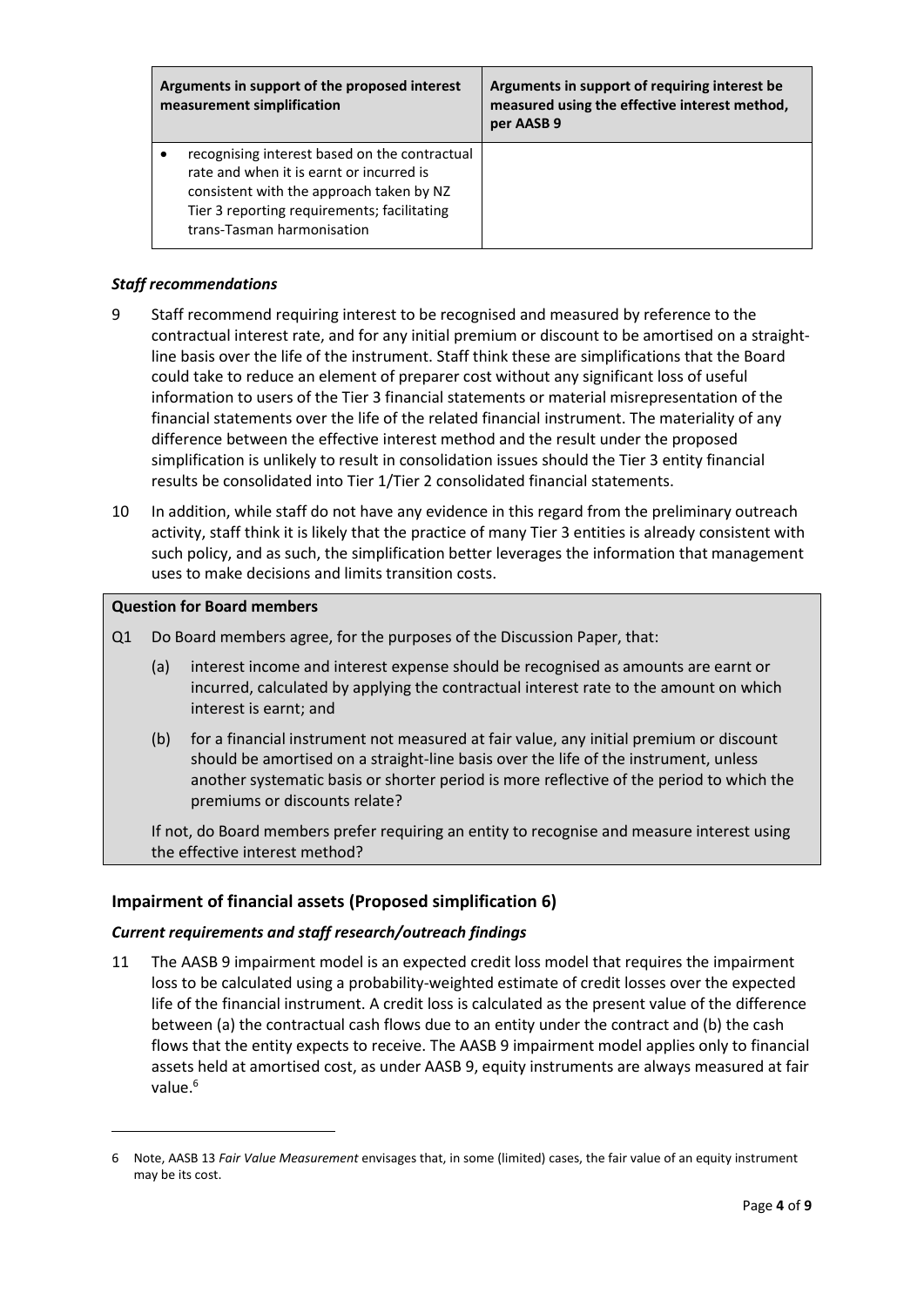- 12 The estimate of the expected losses depends on the type of financial asset held (e.g. trade receivables versus other debt instruments) and the extent of change in the credit riskiness of the financial asset.
- 13 Staff note the following:
	- (a) the various selected other jurisdictions require financial assets to be written down where impaired. The impairment loss is measured differently for different types of financial assets (e.g. receivables versus shares);
	- (b) the review of the sample set of financial statements indicated that some entities recognise impairment of their trade receivables;
	- (c) staff received (limited) feedback from NFP Project Advisory Panel members that understanding and applying AASB 9 impairment requirements can be challenging for some smaller NFP private sector preparers; and
	- (d) the IASB is expected to propose, as part of its project reviewing the *IFRS for SMEs*, requiring an expected loss model for impairment of financial assets other than trade receivables.

## *Proposed simplification and staff analysis<sup>7</sup>*

- <span id="page-4-0"></span>14 Staff consider that all financial assets that are not measured at fair value should be assessed for impairment at each reporting date, similar to AASB 9. However, as noted in Table 1 in Agenda Paper 12.2.1, staff consider simplification of the impairment provisions of AASB 9 to be necessary having regard to the complexity of understanding and applying the effective interest method. As a simplification of the impairment recognition and measurement criteria, staff propose the following options for the impairment of financial assets that are debt instruments:
	- (a) **Option A:** Require an impairment loss to be recognised when it is probable that the amount owed will not be collectible (whether in part, or in full), measured at the anticipated uncollectible amount; and
	- (b) **Option B:** Require an impairment loss to be recognised and measured using the probability-weighted AASB 9 lifetime expected credit loss impairment model. (This option proposes extending the AASB 9 simplified approach for trade receivables to all debt instruments held by the entity, and allow for the use of a provision matrix.)

Staff consider these simplifications to be consistent with the Tier 3 principles agreed by the Board at its August 2021 meeting.

- 15 Staff intend for Option A to reflect two primary differences from Option B:
	- (a) to represent an incurred loss model (as per the former AASB 139 impairment requirements, and as reflected by the existing *IFRS for SMEs*); and
	- (b) to provide flexibility for the impairment amount to be determined by reference to either a probability-weighted estimate or a 'most likely outcome' scenario.
- 16 In accordance with the Board's agreed approach to simplification as set out in the flowchart included in Appendix A to Agenda Paper 12.1, staff have analysed reasons for supporting one Option over the other:

<sup>7</sup> Staff have updated its analysis following the AASB May 2022 meeting.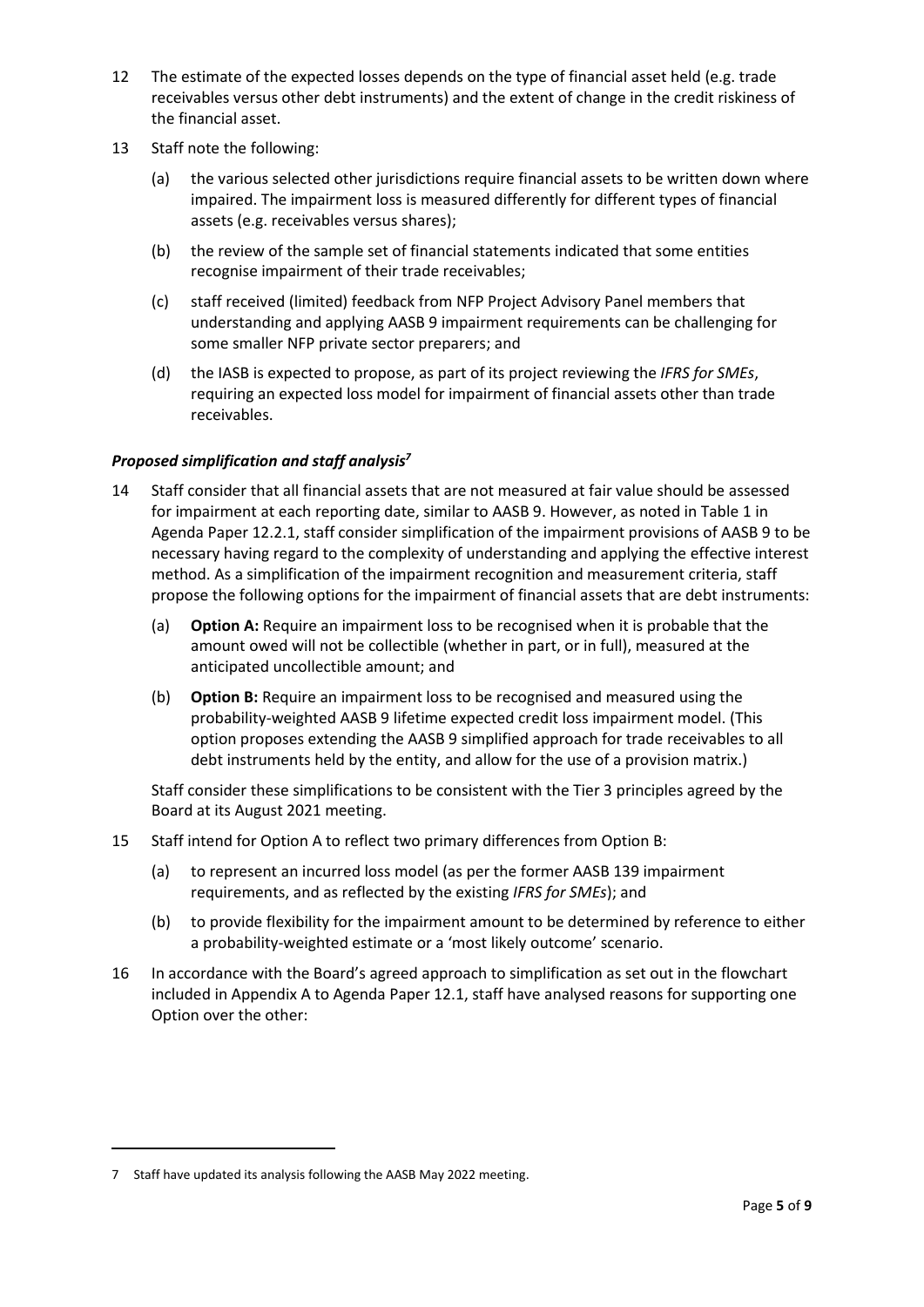| Arguments in support of Option A over Option B<br>(Require an impairment loss to be recognised<br>when it is probable that the amount owed will<br>not be collectible, measured at the anticipated<br>uncollectible amount)                                                                                                                                                                                                                                                                                                                                                                                                                                                                                                                                                                                                                                                                                                                                                                              | Arguments in support of Option B over Option A<br>(Require an impairment loss to be recognised for<br>all lifetime expected credit losses)                                                                                                                                                                                                                                                                                                                                                                                            |
|----------------------------------------------------------------------------------------------------------------------------------------------------------------------------------------------------------------------------------------------------------------------------------------------------------------------------------------------------------------------------------------------------------------------------------------------------------------------------------------------------------------------------------------------------------------------------------------------------------------------------------------------------------------------------------------------------------------------------------------------------------------------------------------------------------------------------------------------------------------------------------------------------------------------------------------------------------------------------------------------------------|---------------------------------------------------------------------------------------------------------------------------------------------------------------------------------------------------------------------------------------------------------------------------------------------------------------------------------------------------------------------------------------------------------------------------------------------------------------------------------------------------------------------------------------|
| the resulting impairment loss is more<br>understandable and explainable to users of<br>the financial statements compared to the<br>AASB simplified approach, as the impairment<br>loss is directly 'relatable' to individual credit<br>status<br>for smaller NFP and their common<br>transactions, it is less complex to understand<br>and apply, and requires less management<br>judgement, compared to Option B, as it<br>recognises that entities may have less<br>sophisticated credit risk management<br>systems. Consequently, it is less costly to<br>implement and audit compared to Option B.<br>Option A could be expected to better<br>leverages the information that management<br>is likely to use to make decisions<br>Appears consistent with the requirements<br>specified by UK FRS 105, Hong Kong and New<br>Zealand<br>More consistent with the Board's decisions<br>on recognition of impairment of non-<br>financial assets, which could be at a time<br>later than under AASB 136. | provides users with more timely credit loss<br>$\bullet$<br>information as it is more forward-looking<br>maintains better consistency with Tier 1<br>recognition and measurement criteria and<br>the Conceptual Framework. Option B is more<br>'neutral' compared to Option A<br>may give management better insight into its<br>$\bullet$<br>financial management practices<br>when operationalised by smaller NFP private<br>sector entities, it is possible that the<br>resulting impairment loss is the same<br>amount as Option A |

## *Staff recommendation*

- 17 Staff recommend Option A for the reasons identified in Table 2. Staff think that an expected lifetime credit loss model to determining impairment is challenging for smaller NFP private sector entities to understand and is unlikely to have widespread impact given the types of assets commonly held by smaller NFP private sector entities. Also, staff suspect that Option B is unlikely to be operationalised in the spirit of the AASB 9 requirement by these entities. Staff further consider that it may be challenging to audit the management judgements informing probability weightings or the estimation of expected future cash flows for smaller entities. Consequently, staff are concerned that Option B, while a simplification of AASB 9, may not present a sufficiently proportionate response for smaller entities as the benefits of applying this option do not appear to exceed its costs.
- 18 However, staff note that the primary financial assets held by a smaller NFP private sector entity subject to a significant change in credit risk are its trade receivables. The Board might determine the earlier recognition of impairment provides users with better information, and that complexity can be managed that emphasising that impairment may be calculated through use of a provision matrix.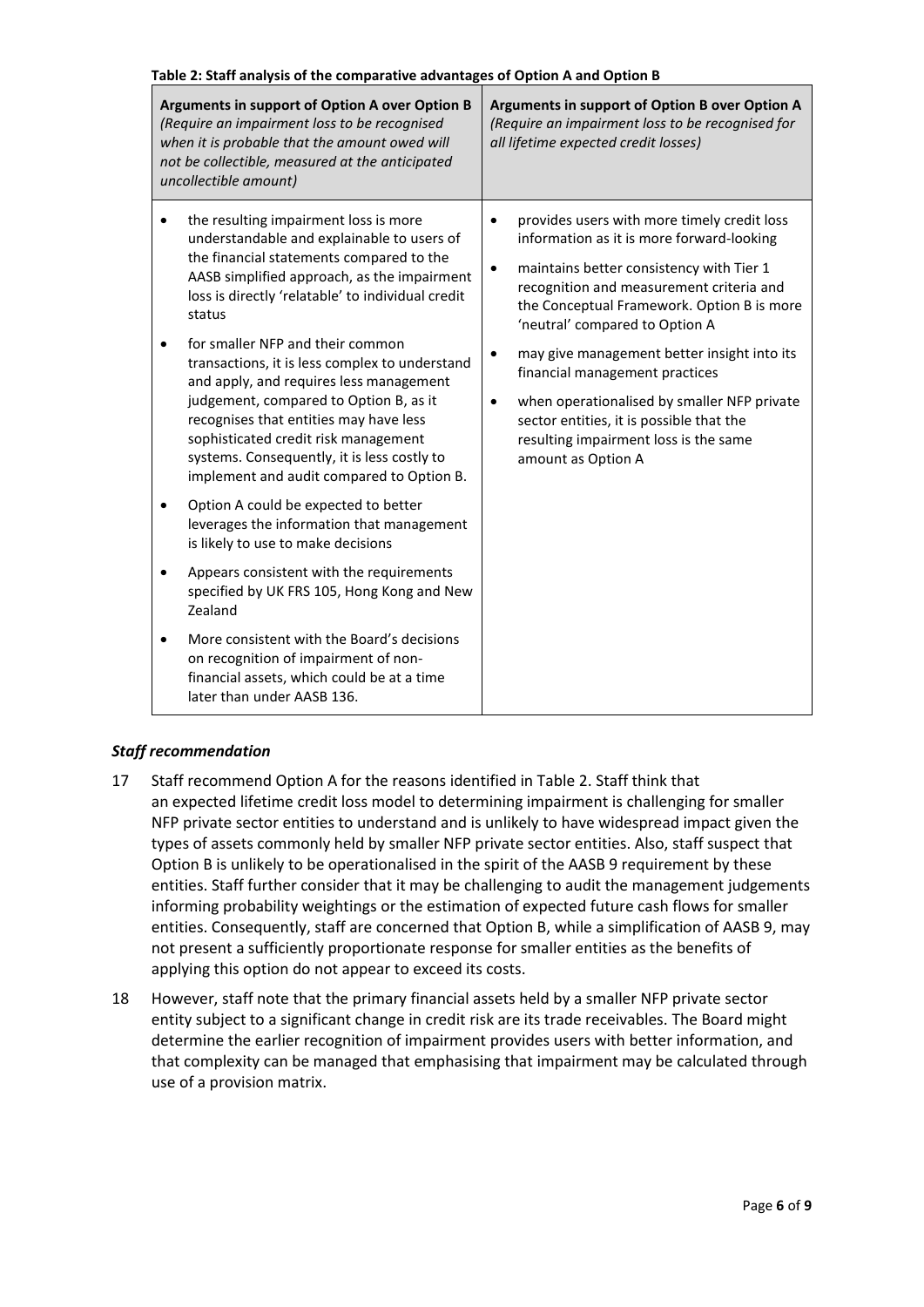#### **Question for Board members**

Q2 Do Board members agree, for the purposes of the Discussion Paper, that an impairment loss on a debt instrument should be recognised when it is probable that the amount owed will not be collectible (whether in part, or in full), measured at the anticipated uncollectible amount (Option A)?

If not, do Board members prefer requiring an impairment loss to be recognised for all lifetime expected credit losses?

## *Impairment of equity instruments measured at cost*

- 19 At its May 2022 meeting, the Board decided that financial assets other than investments should be measured at cost. These financial assets may include equity instruments. Further, in Table 2 of Agenda Paper 12.2.1, staff proposed that an entity's interests in subsidiaries, associates and joint ventures be measured at cost in the entity's separate financial statements. Consequently, in addition to specifying how an impairment loss should be determined for debt instruments, the Tier 3 reporting requirements also need to specify when and how an impairment loss should be determined for an entity's equity interests in another entity.
- 20 Staff **recommend**, as a simplification to assist preparers in understanding Tier 3 reporting requirements, to adopt the same impairment requirements as that proposed in Option A in paragraph [14\(a\)](#page-4-0) above. That is, Tier 3 reporting requirements should require that an impairment loss on an equity instrument be recognised when it is probable that the amount invested will not be collectible (whether in part, or in full), measured at the anticipated uncollectible amount.
- 21 This has the advantage of having a single set of impairment requirements for financial assets, and is broadly consistent with the Board's decisions regarding impairment of non-financial assets.<sup>8</sup> It recognises that a financial asset is not necessarily impaired at reporting date even if its fair value is lower than its carrying amount on that date, which staff think is consistent with the approach taken by NZ Tier 3 reporting requirements; facilitating trans-Tasman harmonisation.
- <span id="page-6-0"></span>22 The Board could develop some indicators in its Tier 3 pronouncement to provide an entity with guidance to assessing whether the financial asset is impaired.

## **Question for Board members**

Q3 Do Board members agree, for the purposes of the Discussion Paper, that an impairment loss on an equity instrument should be recognised when it is probable that the amount owed will not be collectible (whether in part, or in full), measured at the anticipated uncollectible amount?

If not, how do Board members prefer requiring an impairment loss to be recognised for equity instruments measured at cost?

# **Estimating fair value (Proposed simplification 10)**

## *Current requirements and staff research/outreach findings*

<span id="page-6-1"></span>23 AASB 13 *Fair Value Measurement* sets out a consistent framework and guidance for measuring the fair value of both financial and non-financial assets and liabilities, and equity. It requires the fair value to be determined by reference to a 'fair value hierarchy' and estimated having

<sup>8</sup> At its April 2022 meeting, the Board decided that impairment would be assessed for a non-financial asset only if the asset were physically damaged or if the asset's service potential might have been adversely affected by a change in the entity's strategy or changes in external demand for the entity's services.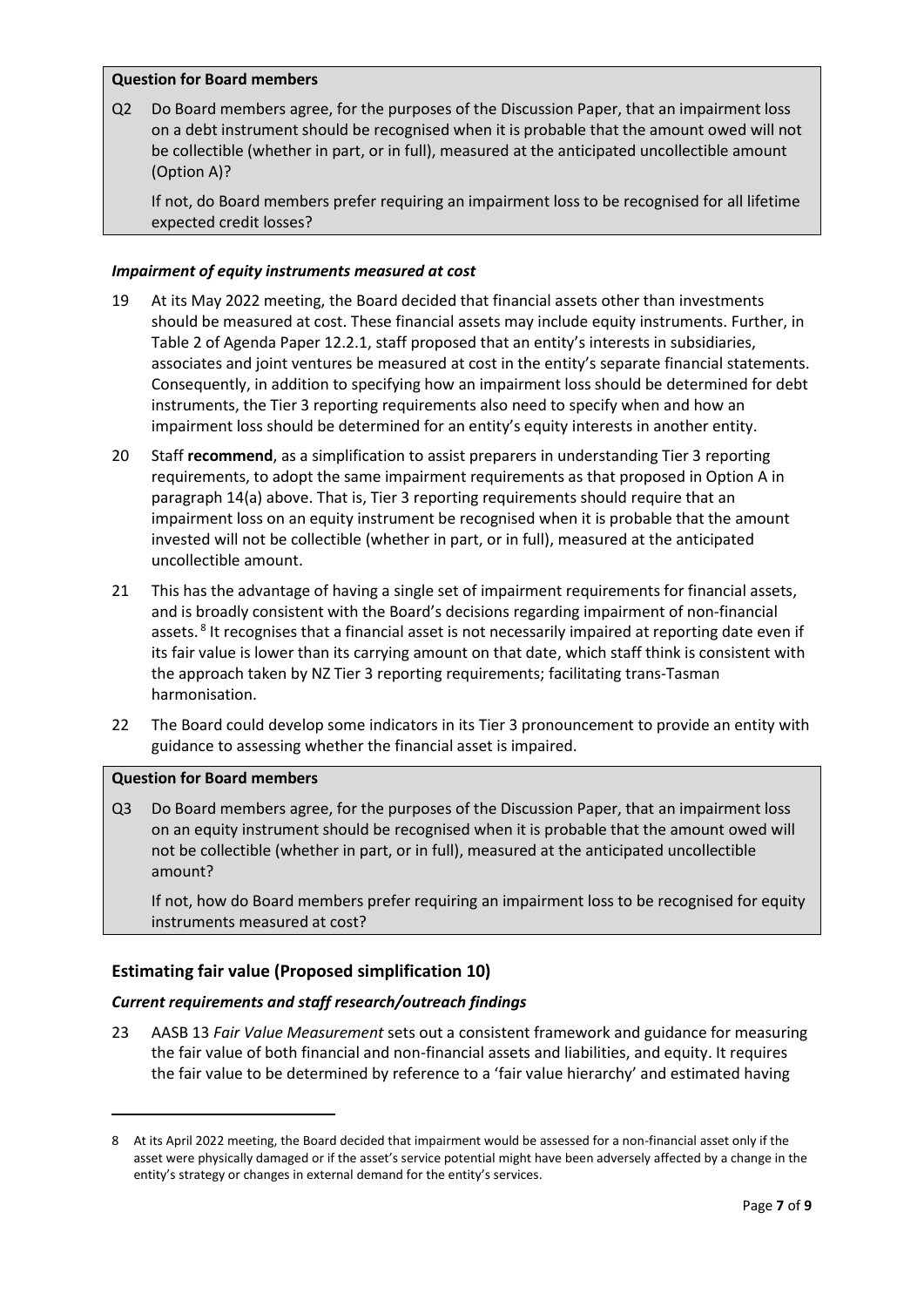regard to the price the entity can sell the asset, or transfer the liability at, to market participants. For non-financial assets, the asset's fair value has regard to the highest and best use of the asset.

- 24 Staff note the following:
	- (a) from the sample of financial statements reviewed, only investment financial assets and property, plant and equipment were measured at a recurring fair value;
	- (b) the feedback from the preliminary outreach activity suggests that determining fair value of financial instruments is not necessarily of concern of stakeholders, if unlisted equity instruments can continue to be measured at cost as a proxy for fair value (where appropriate);
	- (c) many other jurisdictions do not provide much guidance on determining fair value as part of the reference document. The definition of fair value varies between jurisdictions. For example, the fair value definition in the Hong Kong FRS & FRF is more explicitly an exit price compared to the definition used in the NZ Tier 3 reporting requirements (and other jurisdictions); 9
	- (d) as part of its second comprehensive review of the *IFRS for SMEs* project, the IASB is expected to propose amendments to align the definition of fair value in the Standard with that of IFRS 13 *Fair Value Measurement* and to incorporate IFRS 13 principles of the fair value hierarchy, and add illustrative examples.<sup>10</sup>

## *Proposed simplification, staff analysis and recommendation<sup>11</sup>*

- 25 Staff think it is important for the definition of "fair value" to be the same as that specified by AASB 13. This retains consistency in specification of the measurement basis between Tier 3 reporting requirements and Tier 1 and Tier 2 reporting requirements, and avoids potential interpretation and re-training costs.<sup>12</sup> Similarly, staff think the fair value hierarchy for establishing a fair value (firstly, by reference to listed prices, and finally, by reference to a valuation model using observable inputs to the extent possible) should form part of the Tier 3 reporting requirements to provide a framework for preparers. This assists in enhancing comparability between the financial statements of Tier 3 entities.
- <span id="page-7-0"></span>26 However, overall, staff think AASB 13 can be simplified for understandability and interpretation when considering the assets and liabilities that might be typically held by a smaller NFP private sector entity, and the types of fair value measurement required. Consequently, for Tier 3 reporting requirements, staff **recommend** that the Board:
	- (a) adopt the same fair value definition as in AASB 13 but develop a simpler expression of the fair value hierarchy that mirrors AASB 13 principles; and
	- (b) be informed by the IASB's fair value measurement amendments to the *IFRS for SMEs* as to the basis and extent of guidance to be included as part of a Tier 3 Standard. These

<sup>9</sup> NZ Tier 3 reporting requirements define fair value as "the amount for an arm's length transaction if it takes place between two willing parties in the market".

<sup>10</sup> An IASB Exposure Draft is expected to be issued in Q3 2022.

<sup>11</sup> At its August 2021 meeting, staff proposed developing requirements for fair value measurement in a future Tier 3 pronouncement having regard to the requirements specified by NZ Tier 3 reporting requirements. Staff note that fair value is defined differently in the NZ Tier 3 reporting requirements to that of AASB 13 and that the NZ guidance is limited. Following further outreach and analysis, staff have reconsidered the original proposal.

<sup>12</sup> Staff note that this action is also consistent with the Board decision to continue to require, as an accounting policy option, investment property and property, plant and equipment to be measured by reference to its fair value rather than another specified current value measurement basis.